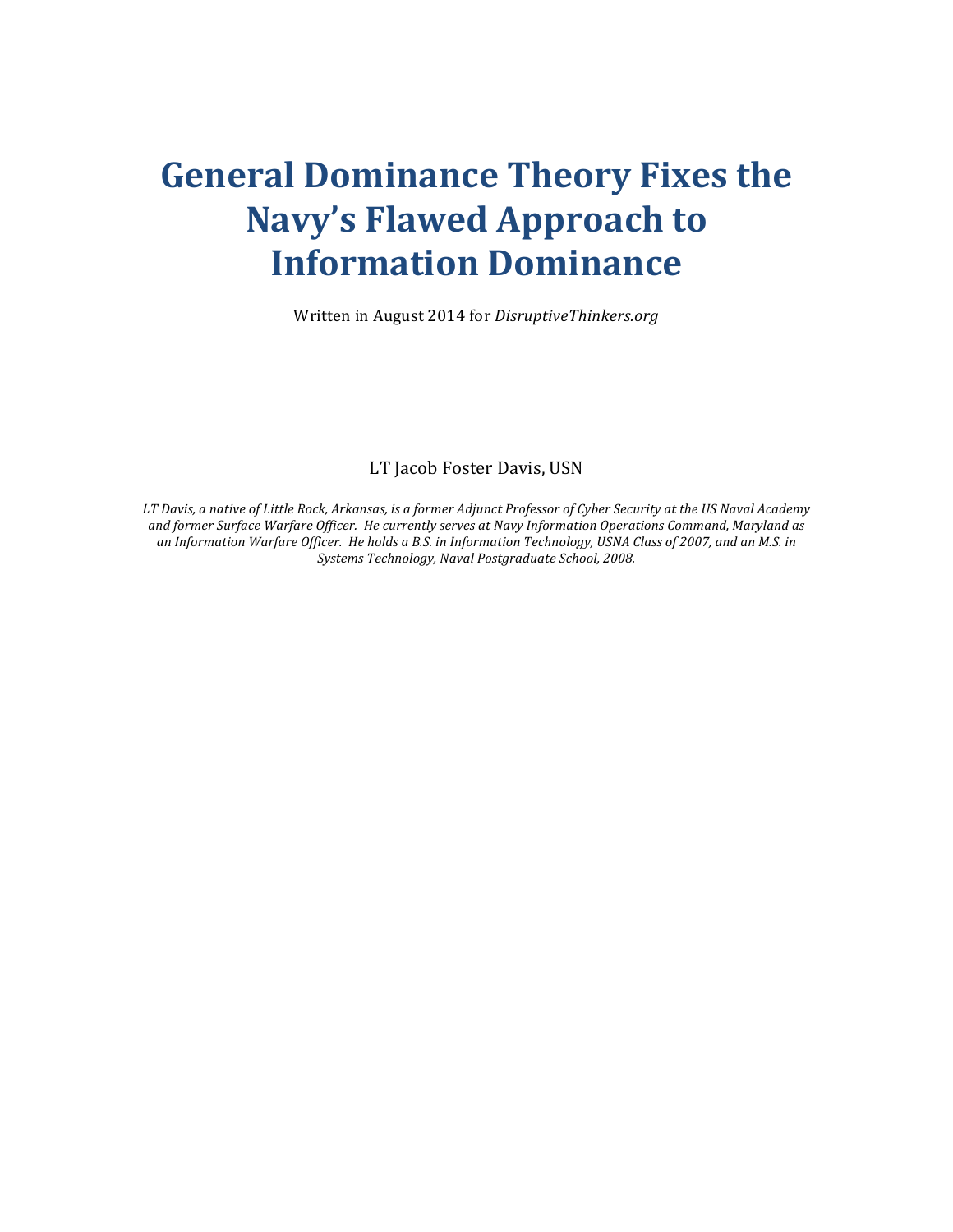## **General Dominance Theory Fixes the Navy's Flawed Approach to Information Dominance**

In the U.S. Navy, the concept of achieving "Information Dominance" is very popular. With the advent of computer and communications technology as both a tool and a weapon, we rightly see the Information Domain as the next frontier of military power. Accordingly, we work hard to gather and process information hoping to achieve a strategic advantage over our adversaries.

But the Navy has lost sight of the ultimate goal. Sure, they have amazing capability and proven experience in the Information Domain, but the one idea that ties the many capabilities and sub-specialties together is flawed. That one idea is the definition of Information Dominance. The Navy defines Information Dominance as, "... the operational *advantage gained from fully integrating Navy's information capabilities, systems and* resources to optimize decision making and maximize warfighting effects in the complex *maritime environment of the 21st Century..."* or, in (pessimistic, but respectful) laymen's terms, "*if* we take a bunch of expensive high-tech stuff and mash it all together it will help us *do stuff faster and more efficiently*."

Hopefully, the major problem with this definition is apparent: they define dominance as being able to do things faster and more efficiently. But that can't be true. If that were truly dominance, the Hare would have beaten the Tortoise.

So what is dominance? Dominance is not an advantage, dominance is a state. If you are dominant, what you say goes  $-$  you are the big kid on the playground. In other words, **Dominance is the state where you can make your** *desired* **reality the** *actual* **reality.** 

With this definition of Dominance, I began developing a General Dominance Theory (GDT) that attempts to describe what is necessary to achieve Dominance. In order to achieve Dominance, you need two things. 1) A perfect **Perception of Reality (POR)**, and 2)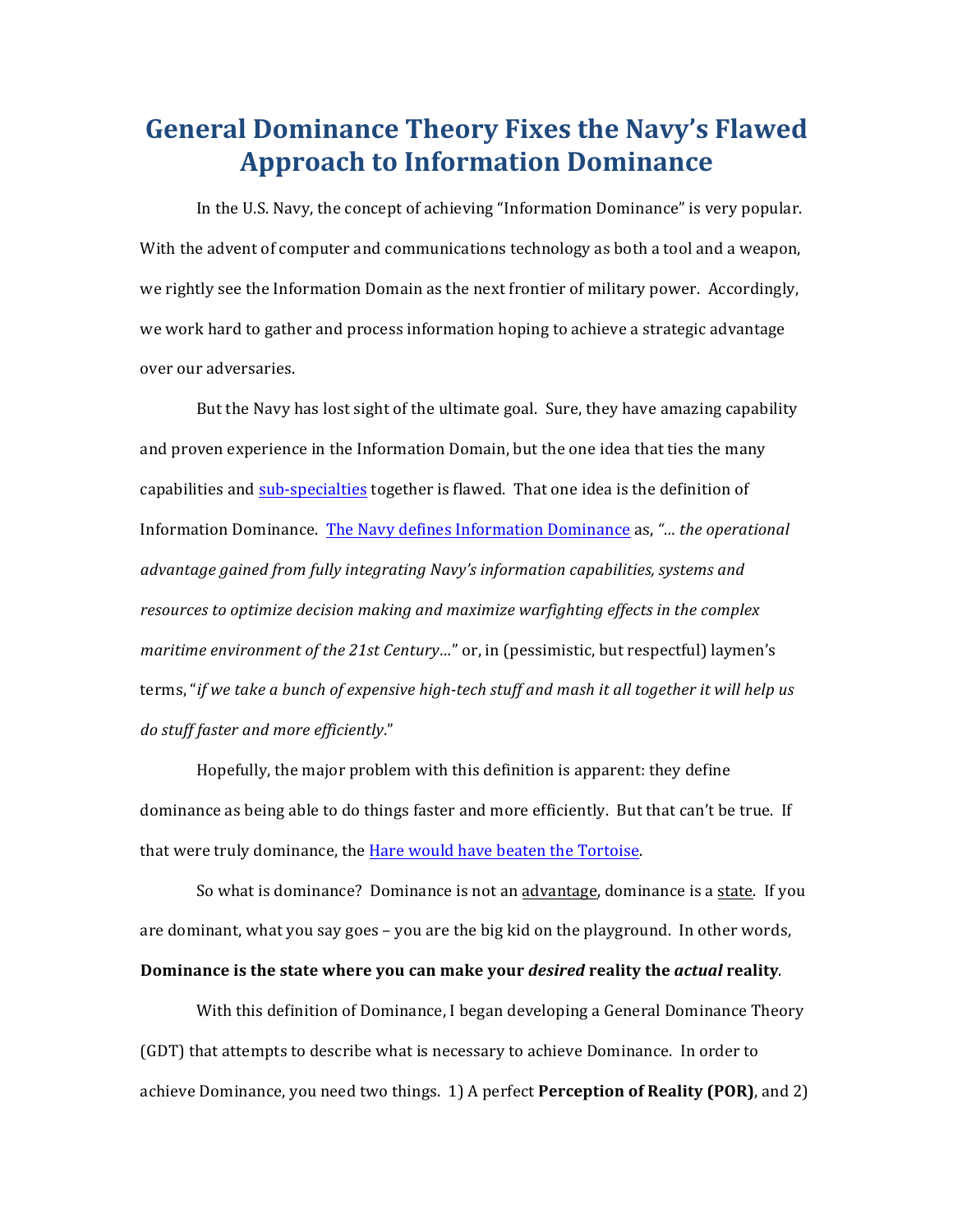A perfect **Ability to Affect Reality (ATA)**. This relationship is illustrated in Figure 1. If you know what reality looks like  $(POR)$  and you have an ability to change it  $(ATA)$ , then you can make your *desired* reality the *actual* reality. If you have a perfect POR and ATA, then you are unstoppable. You are dominant.



**Figure 1: Dominance requires two things: 1) Perception of Reality (POR) and 2) Ability to Affect Reality (ATA).**

POR requires two things: 1) you must be able to **collect** applicable information and 2) you must be able to **synthesize** that information into actionable knowledge (intelligence). If you have one but not the other, your perception won't match reality. ATA requires that you can ensure your ability to **use** things in your domain (these things are called **Domain Objects**).

Of course, attaining a perfect POR and ATA isn't really possible, because you can't really do anything perfectly. However, we should and do strive for perfection. We struggle for a perfect POR and ATA every day, and this pursuit is **Warfare**. In Warfare, we vie with our opponents for Dominance. To achieve Dominance, we must deny our opponents' POR and ATA while maintaining our own.

All of this boils down to six critical controls required to achieve and maintain Dominance, enumerated here and illustrated in Figure 2: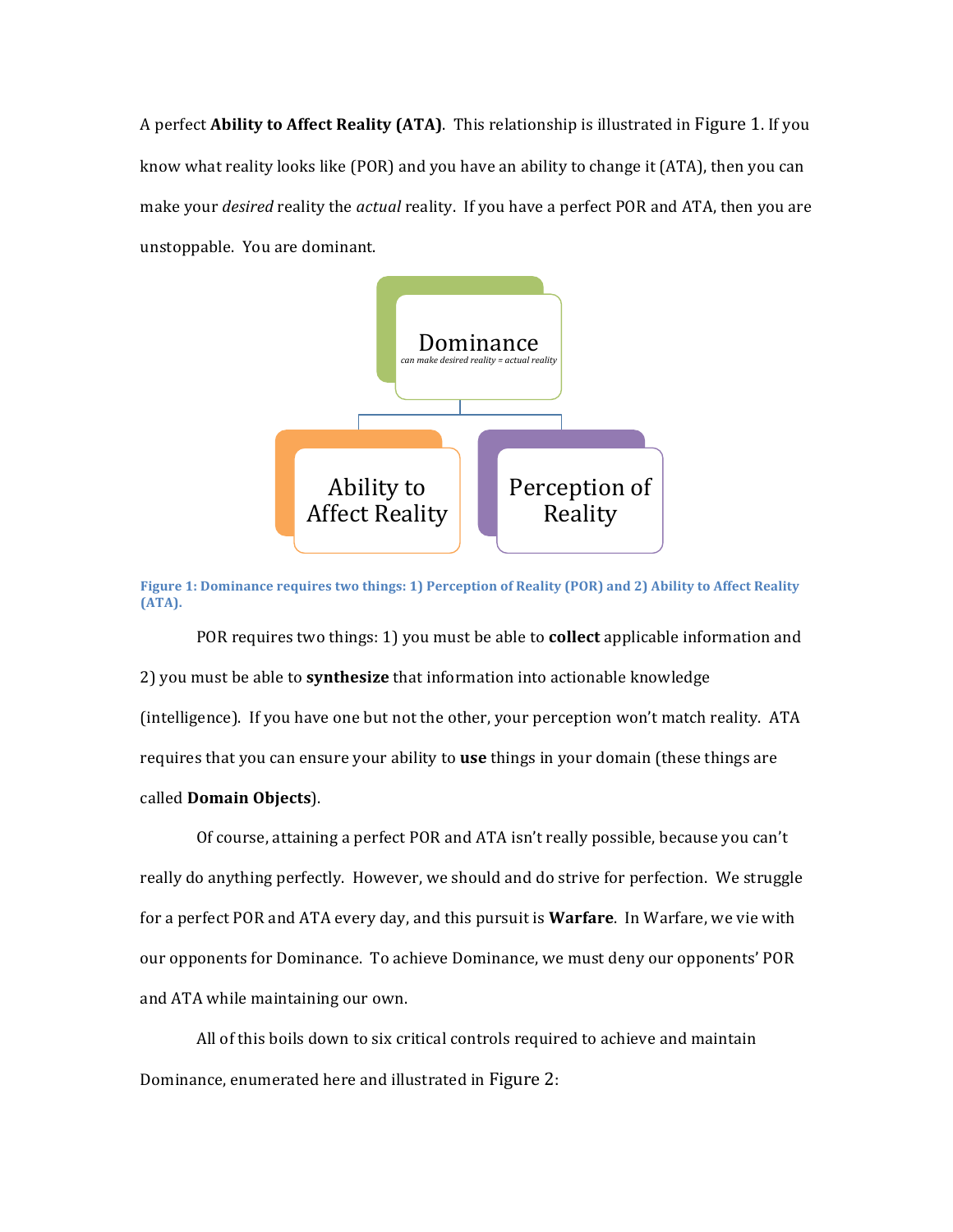- 1. Control our collection of information
- 2. Control our synthesis of information
- 3. Control our ability to use Domain Objects
- 4. Control the opponent's collection of information
- 5. Control the opponent's synthesis of information
- 6. Control the opponent's use of Domain Objects



Figure 2: According to General Dominance Theory, achieving these six critical controls will **result in the achievement of Dominance.** 

Simple. If you can achieve these six things, then you will achieve Dominance. Like the Tortoise, General Dominance Theory provides a "slow and steady" (and deliberate) path to your goal.

The Navy is already striving to achieve the six critical controls of Dominance in the Information Domain, but they don't know it. They have not identified that these six things (of the many possible things to do) are the key to success – and this error must quickly be realized and corrected.